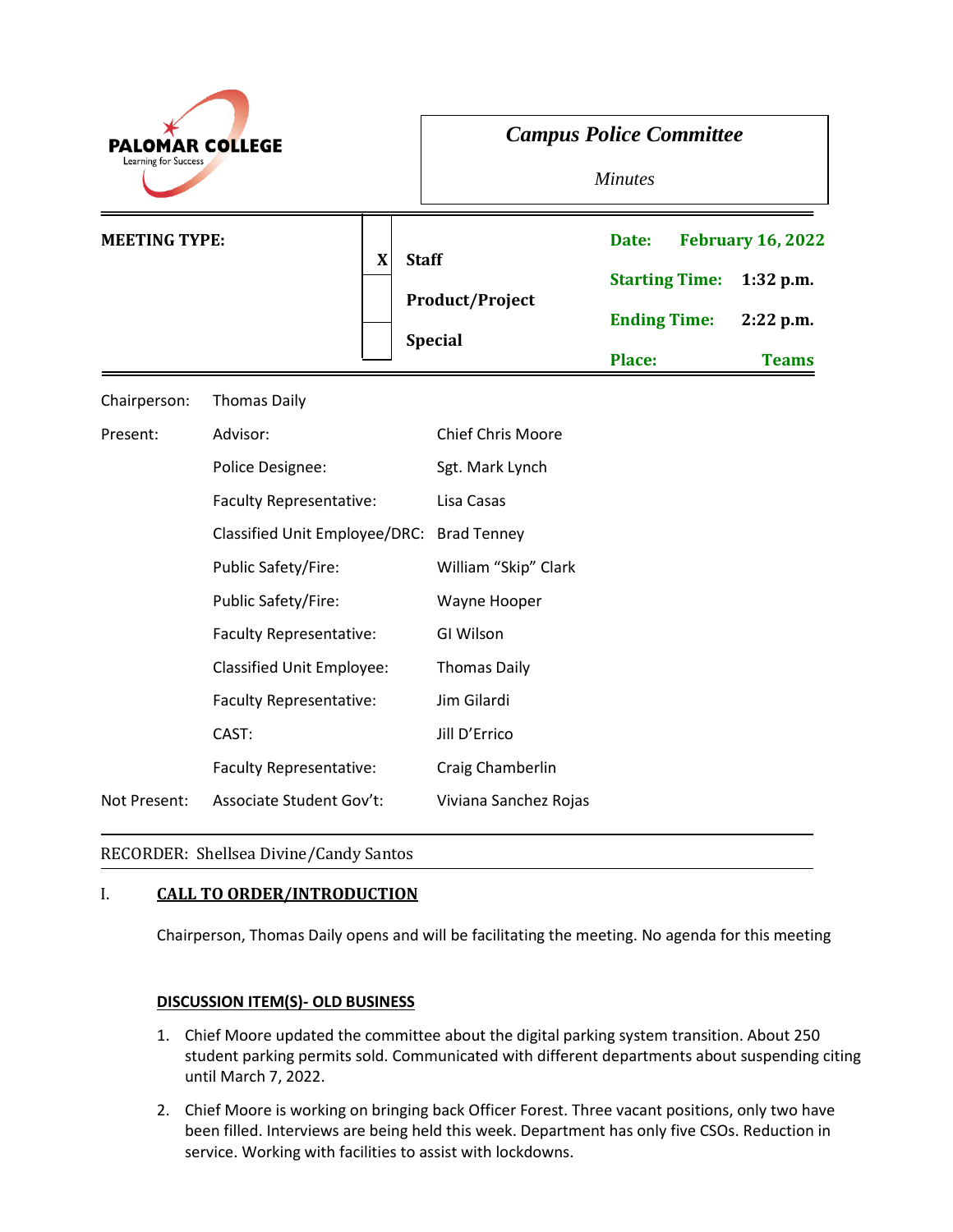3. Chief Moore mentioned a training in January, brought SWAT trainer, de escalation training on active shooter.

### **DISCUSSION ITEM(S) - NEW BUSINESS**

- 1. LISAS CASAS: Requested daily permits for parents that pick up and drop off children at the Escondido Campus. Would like to have staff markings in parking spaces close to the building.
- 2. CHIEF MOORE: Advised Ms. Casas to share the drop off and pick up time information to notify CSO to not cite during that time. For staff markings, Ms. Casas will need to contact facilities.
- 3. CHIEF MOORE: Would like to coordinate with Mr. Daily on restriped of lot 15 regarding performances. Will contact Dean Smiley to remind him about using lot 15 for performances.
- 4. THOMAS DAILY: Will gates be closed at 10p.m.?
- 5. SGT. MARK LYNCH: Yes. Unless needed to be changed.
- 6. THOMAS DAILY: Requesting for gates to close by 10:30p.m. Will remind everyone about the new closing time.
- 7. SGT. MARK LYNCH: Will advise officers to close gates at 10:30p.m. Confirms with Mr. Daily that they are referring to the gates in lots 1 & 2.
- 8. BRAD TENNEY: Will students (involved in plays) have permission to park.
- 9. THOMAS DAILY: Students normally park in lot 15, but the lot will be closing unless there are performances scheduled.
- 10. CHIEF MOORE: Approved through HERF for upgrade to the ballistic helmets and will have handheld shields soon. Sgt. Lynch is working with the vendor.
- 11. WAYNE HOOPER: 1) Having difficulty getting officers to apply? 2) Any discussion on how to identify employees on campus (ID cards)?
- 12. CHIEF MOORE: 5/10 might have a faculty ID. Understand the safety issue concerning employees not having an ID when going to campus. Very low applicant poll, hopeful for applicants.
- 13. GI WILSON: Also concern about faculty not having ID cards around campus.
- 14. THOMAS DAILY: Mentioned that most K-12 staff must have ID badges when teaching.
- 15. LISA CASAS: confirms that Child Care requires for staff to have their ID badges.
- 16. CHIEF MOORE: ID cards are optional for students.
- 17. THOMAS DAILY: Asks Chief Moore to explain what a 960 means (referring to Officer Forest coming back to work).
- 18. CHIEF MOORE: PERS allows you to work 960 hours to work during the fiscal year as a retiree.
- 19. WAYNE HOOPER: Would like to discuss more about wearing ID badges to recognize faculty and who works on campus.
- 20. CHIEF MOORE: Understands this concern.
- 21. CRAIG CHAMBERLIN: Shares his concern about some instructors being comfortable teaching from home. Is ready to go back to campus and see more instructors and students.